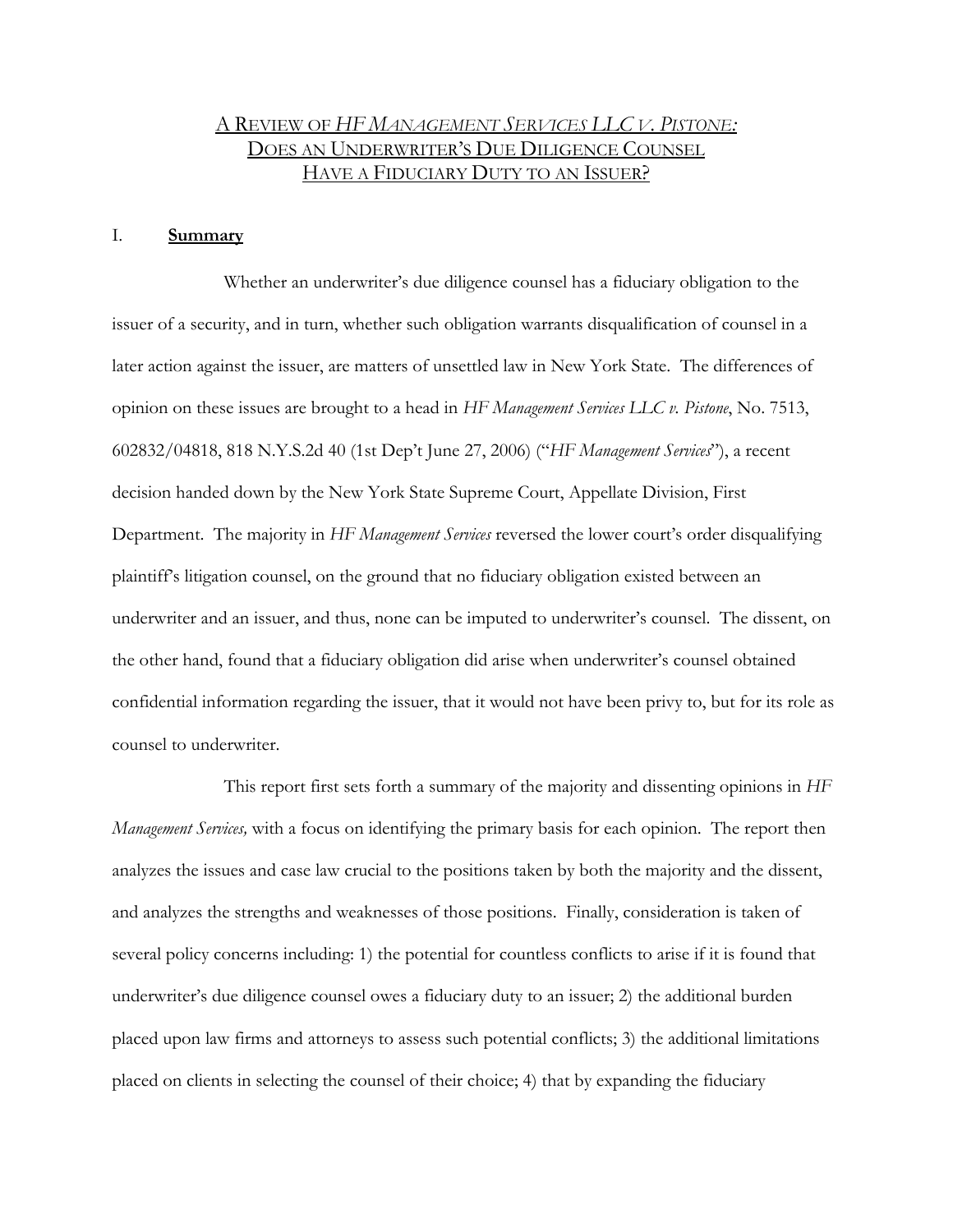obligation of counsel to non-clients, law firms and attorneys face the risk of additional liability; and 5) that faith in the legal profession could be lost if clients are allowed to seek and retain counsel who possess confidential information concerning a particular adversary.

### II. **HF Management Services LLC v. Pistone**

### A. Case Overview and the Motion Court's Finding

*HF Management Services*, an action premised upon breach of employee non-solicitation agreements and unfair competition, presents issues of ethical concern that could greatly impact the landscape of attorney conflict and disqualification. Plaintiff, HF Management, appealed from the lower court's disqualification of its counsel on the ground that a fiduciary relationship exists between an underwriter and an issuer of securities, and that such relationship is imputed to that underwriter's due diligence counsel. *HF Management Services LLC v. Pistone*, Index No. 602832/2004 (Sup. Ct. N.Y. County Feb. 16, 2005) (Ira Gammerman, J.H.O.).

Specifically, plaintiff HF Management alleged that two employees of WellCare Health Plans, Inc. ("WellCare"), who had previously been employed by HF Management, breached their non-solicitation agreements. *HF Management Services*, 818 N.Y.S.2d at 41. In addition, plaintiff alleged that WellCare engaged in unfair competition by raiding plaintiff's sales force. *Id.* Significantly, the law firm representing plaintiff HF Management in the action, Epstein, Becker & Green ("EBG"), had previously served as due diligence counsel to WellCare's underwriter, Morgan Stanley, in connection with the recent initial public offering ("IPO") of WellCare stock. *Id.* In its role as counsel to Morgan Stanley, EBG: 1) spent several hundreds of hours reviewing files and interviewing WellCare personnel; 2) reviewed business plans, strategic and market analyses, employee policies, and recruitment and retention documents; and 3) discussed pending litigations and related litigation strategies with WellCare's head of litigation and general counsel. *Id.*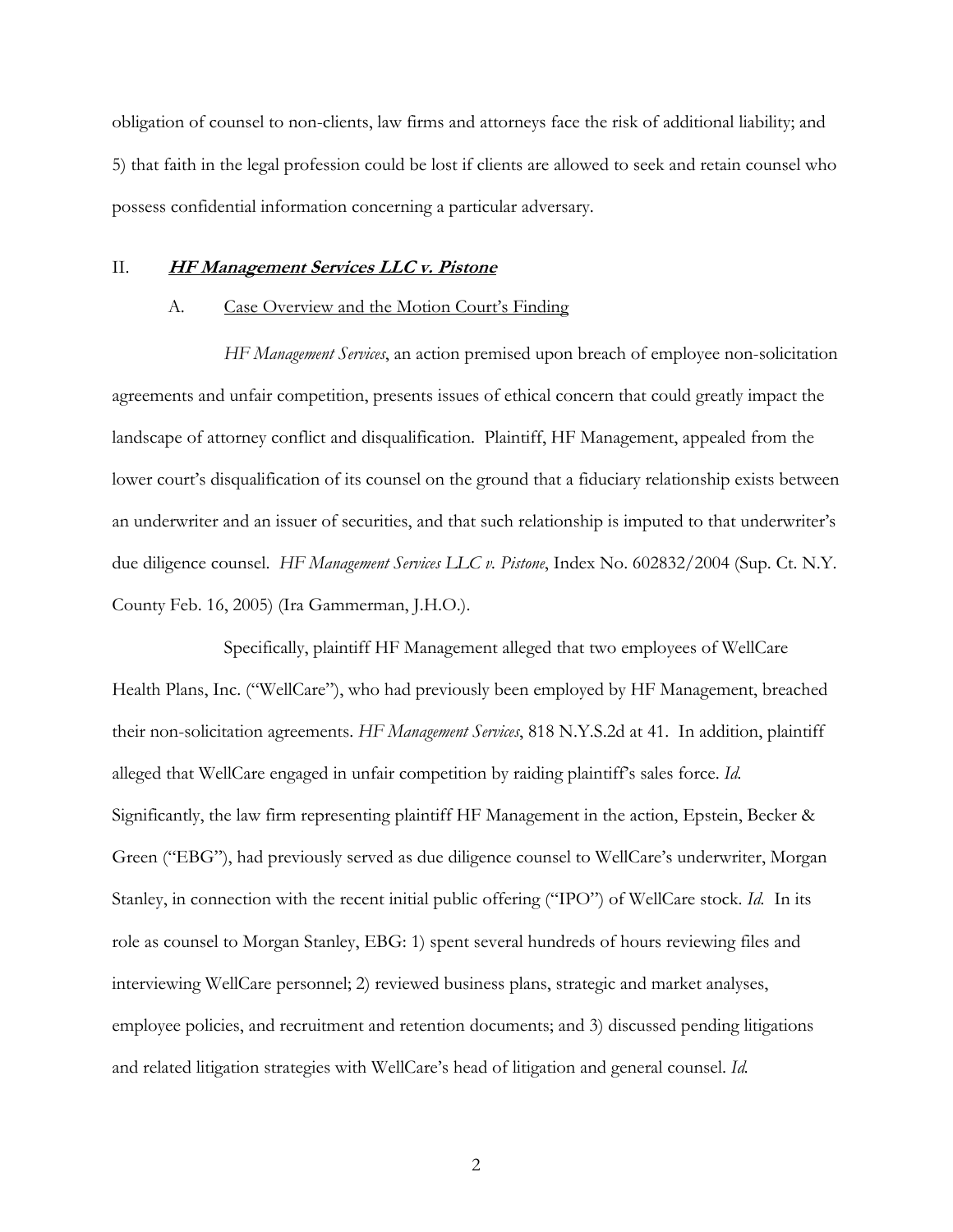Based upon the foregoing, defendants moved to disqualify EBG as HF

Management's counsel on the grounds that, in the course of the IPO due diligence investigation, EBG had acquired confidential information, and that such information would prejudice the defense. Granting defendants' motion, the lower court reasoned that the lack of a formal attorney-client relationship was not dispositive, and that "the crux of disqualification is not the attorney-client relationship itself, but the fiduciary relationship that results from it." *Id.* In so holding, the Court found that: 1) Morgan Stanley in its role as an underwriter owed a fiduciary duty to WellCare, and 2) EBG as Morgan Stanley's agent in the IPO shared the underwriter's fiduciary duty to WellCare. *Id.*

#### B. The Majority

The majority agreed with the lower court that even "where no formal attorney-client relationship exists," a fiduciary obligation may be sufficient grounds for attorney disqualification. However, the majority held that because "no fiduciary relationship existed between Morgan Stanley and WellCare, … none may be imputed to EBG as Morgan Stanley's agent." *Id.* at 41.

Having first found that New York law does not recognize the existence of a fiduciary obligation "based solely on the [typical] relationship between an underwriter and issuer," the majority held that "nothing in the record even remotely suggests that the relationship between Morgan Stanley and WellCare rose above the typical contractual relationship of an underwriting agreement between a buyer and a seller." *Id.* at 42-43. The majority specifically noted that "[b]oth parties were separately counseled," and that "there is no indication or suggestion that Morgan and WellCare enjoyed any type of pre-existing relationship, or that Morgan acted as an 'expert advisor on market conditions' to WellCare." *Id.* at 43.

The majority did find, however, that even though the "typical relationship between an underwriter and issuer based upon an underwriting agreement… does not create any fiduciary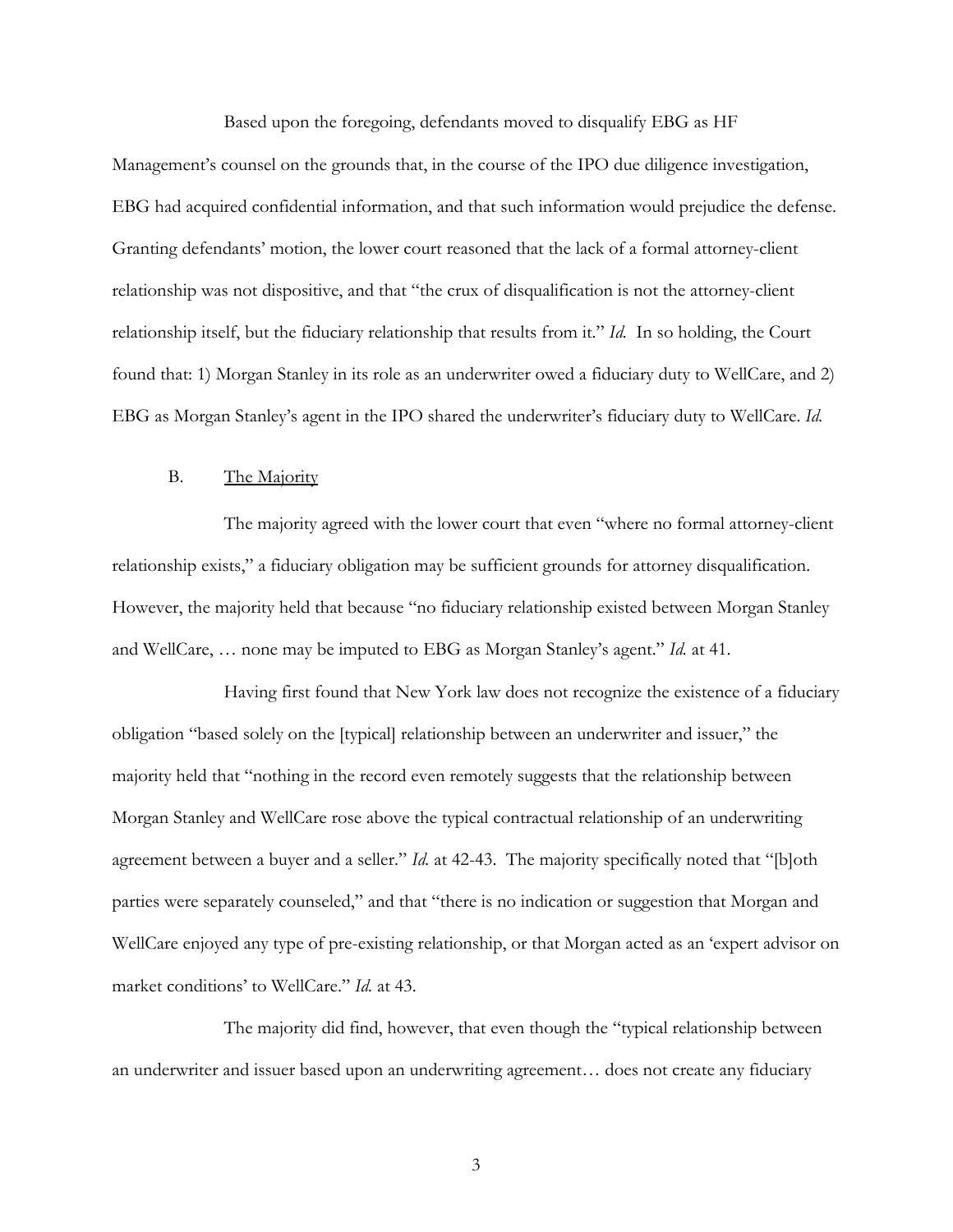obligations," where a "pre-existing relationship created independently and apart from the contractual one" exists, a fiduciary obligation may arise. *Id.* at 42. However, the majority in *HF Management Services* found that a pre-existing and independent relationship did not exist between Morgan Stanley and WellCare.

### C. The Dissent

-

The dissent, rather than focusing upon the fiduciary obligation between an underwriter and an issuer, emphasized that "confidential information obtained by plaintiff's counsel Epstein Becker & Green, P.C. (EBG) from defendant WellCare Health Plans, Inc. in the course of its prior due diligence work for Morgan Stanley may be reasonably perceived as placing such confidences in jeopardy of disclosure to plaintiff." *Id.* at 44-45.

The dissent found that EBG had obtained information in the due diligence process within the context of a fiduciary relationship, and that such information is reasonably related to the issues presented in the present action.<sup>1</sup> *Id.* at 45. The dissent stated that a fiduciary relationship did exist between Morgan Stanley and WellCare, "at least to the extent that Morgan Stanley was bound to preserve from adverse use against WellCare in other contexts confidential information elicited from it to facilitate the underwriter's due diligence." *Id.* Further, the dissent agreed with the lower court that this fiduciary obligation would be imputed to Morgan Stanley's counsel, EBG. *Id.* 

Specifically, the dissent, in agreement with the motion court, found that "the crux of disqualification is not the attorney-client relationship itself, but the fiduciary relationship that results from it*.*" *Id.* at 45. The heart of the dissent's opinion was that EBG, acting as Morgan Stanley's agent, obtained "secret" information from WellCare within the meaning of Code of Professional Responsibility DR 4-101 (22 NYCRR 1200.19), to which it would not otherwise have been privy. *Id.*

<sup>1</sup> The dissent specifically noted that the confidential information turned over by WellCare to EBG in the course of Morgan Stanley's due diligence work was "directly relevant to the unfair competition claims now brought by plaintiff against WellCare." *Id.* at 46.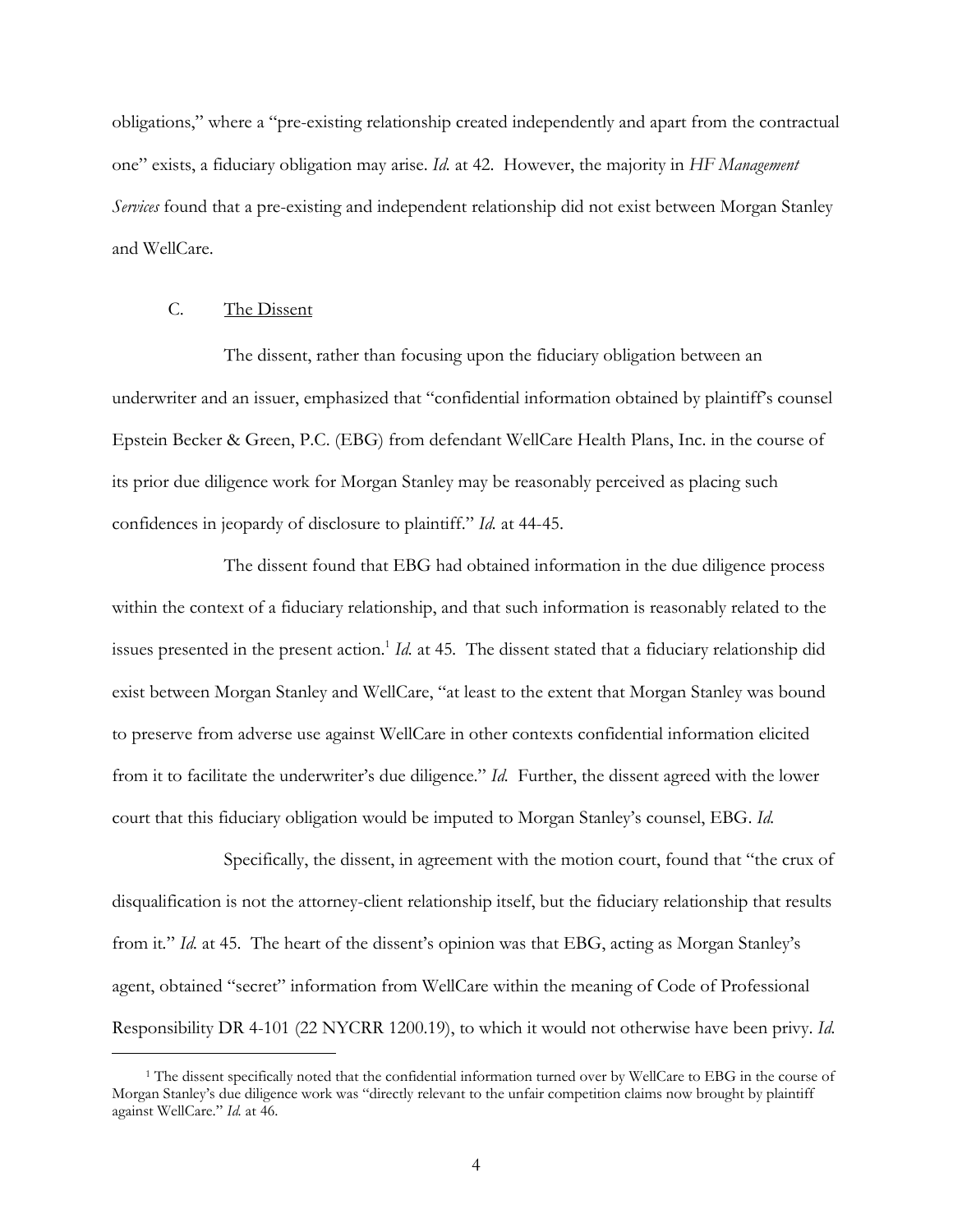at 45. Having obtained such information, EBG then owed "WellCare a fiduciary or special obligation not to disclose to anyone other than Morgan Stanley the 'secret' information obtained by it in the course of rendering professional services to Morgan Stanley, so that Morgan Stanley could use it for the purposes for which EBG was retained." *Id.* at 45-46. In effect, the dissent acknowledges the existence of a fiduciary or special obligation between EBG, underwriter's counsel, and WellCare, the issuer, primarily on the basis that having obtained confidential information to facilitate its due diligence, Morgan Stanley brought upon itself a fiduciary duty not to use such information adversely against WellCare in other situations.

Thus, both the majority and the dissent in *HF Management Services* acknowledge that under certain circumstances, even where no formal attorney-client relationship exists, a fiduciary obligation may be sufficient grounds for attorney disqualification. The dissent however, unlike the majority, finds the existence of a special obligation between underwriter's counsel and a third party, *i.e.*, the issuer, solely on the basis that underwriter's counsel acquired confidential information. What the dissent failed to address, however, is that the information provided by WellCare to Morgan Stanley was not provided with an expectation of confidentiality.

#### III. **An Analysis of Relevant Legal Issues and Case Law**

#### A. Attorney Disqualification

The disqualification of an attorney is a matter that rests within the sound discretion of the court. *Flores v. Willard J. Price Assocs.*, 20 A.D.3d 343, 344 (1st Dep't 2005). *See also Nationwide Assoc. v Targee St. Internal Medicine Group*, 303 A.D.2d 728 (2d Dep't 2003). "Attorneys owe fiduciary duties of both confidentiality and loyalty to their clients." *Tekni-Plex, Inc. v Meyner & Landis*, 89 N.Y.2d 123, 130 (1996). Thus, attorneys have continuing obligations to protect their clients' confidences. *Flores*, 20 A.D.3d at 344. Moreover, an attorney "must avoid not only the fact, but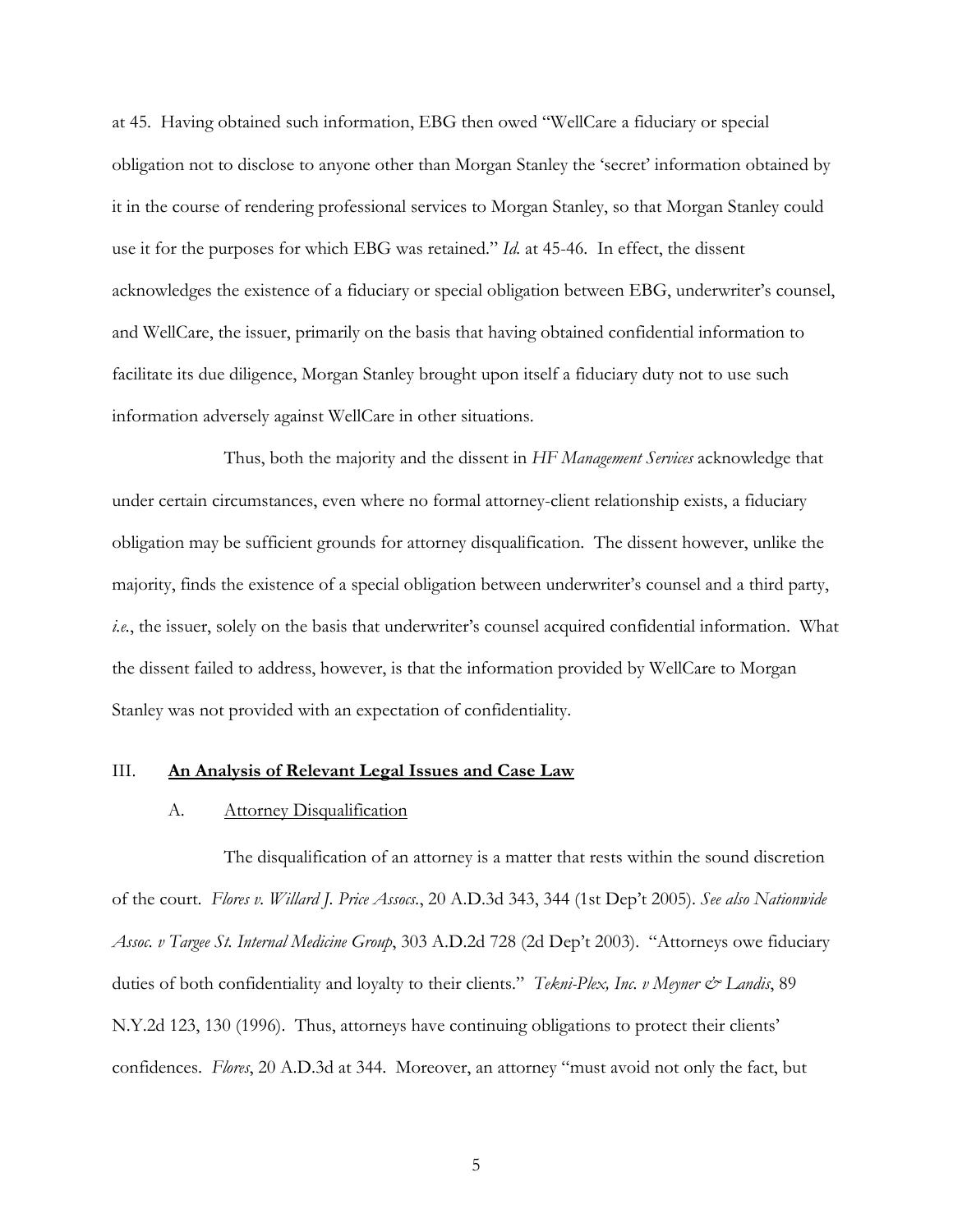even the appearance, of representing conflicting interests." *Cardinale v Golinello*, 43 N.Y.2d 288, 296 (1977).

Courts in New York State "recognize that the importance of preserving client confidences and secrets requires that all doubts be resolved in favor of attorney disqualification. *First Hudson Fin. Group, Inc. v. Martinos*, 812 N.Y.S.2d 767, 770 (Sup. Ct. N.Y. County 2005). Courts, however, are also cognizant both that disqualification interferes with a party's right to retain counsel of his choice, and, in the current reality of litigation, disqualification motions are often utilized as a tactical tool. *Id.* Therefore, motions to disqualify an attorney are subject to a high burden of proof. *Hickman v. Burlington Bio-Medical Corp.*, 371 F. Supp. 2d 225 (E.D.N.Y. 2005). Moreover, the appearance of impropriety, without more, is insufficient to grant a motion to disqualify. *In re Stephanie X*, 6 A.D.3d 778, 773 N.Y.S.2d 766 (3d Dep't 2004).

# B. A Fiduciary Obligation Has Been Sufficient Grounds for Attorney Disqualification Despite The Absence of a Formal Attorney Client Relationship

As an initial matter, both the majority and dissent, in reliance upon *Greene v. Greene*, 47 N.Y.2d 447, 418 N.Y.S.2d 379, 391 N.E.2d 1355 (1979), acknowledge that a fiduciary obligation is sufficient ground for attorney disqualification, notwithstanding the lack of a formal attorney-client relationship. In *Greene*, plaintiff alleged that the law firm she used in connection with the creation and management of an *inter vivos* trust, and one of its partners at the time, committed breaches of fiduciary duty, fraud and other wrongs. Two third party defendants, former members of defendant law firm, became members of the law firm retained by plaintiff against defendant law firm. Determining that disqualification of plaintiff's retained law firm was appropriate, the Court of Appeals of New York held that since the members of the law firm currently representing plaintiff had been members of the defendant law firm, they were liable for all conduct occurring during their employment at that firm, and thus, had a financial interest in the present lawsuit. Further, the Court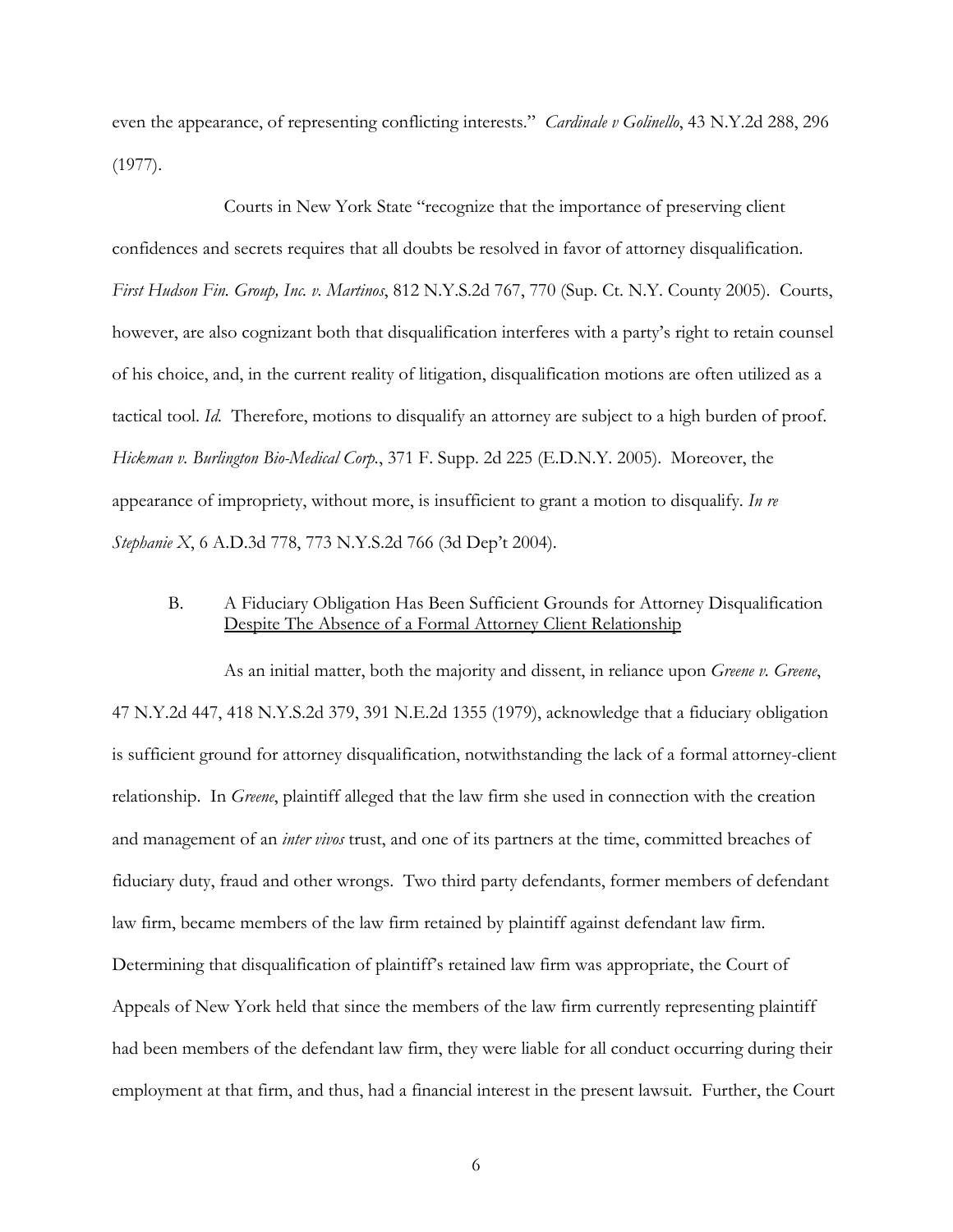found that an attorney may not act on behalf of a client in an action where the attorney has a direct interest of the subject matter of the suit.

Specifically, the Court of Appeals held that:

An attorney traditionally has been prohibited from representing a party in a lawsuit where an opposing party is the lawyer's former client…. Underlying this rule is the notion that an attorney, as part of his fiduciary obligation, owes a continuing duty to a former client—broader in scope than the attorney-client evidentiary privilege—not to reveal confidences learned in the course of the professional relationship…. As former partners in defendant law firm, Grutman and Bjork owe a fiduciary obligation similar to that owed by an attorney to his client…. In view of these allegations, we cannot discount the possibility that **information obtained by Grutman and Bjork in their role as fiduciaries** will be used in the pending lawsuit.

*Greene*, 47 N.Y.2d at 453 (emphasis added).

 $\overline{a}$ 

In essence, the *Greene* court found that attorney disqualification is warranted, despite the absence of a formal attorney-client relationship, where a retained law firm or members of that firm hold an independent fiduciary obligation, at odds with their current representation. In *Greene*, this obligation manifested itself in the form of a fiduciary duty that two former partners owed to the defendant law firm. Thus, under *Greene*, the acquisition of confidential information alone, absent a conflicting fiduciary obligation or former attorney-client relationship, does not appear to necessitate attorney disqualification.2

# C. The Fiduciary Relationship Between an Underwriter and an Issuer

1. The Fiduciary Relationship

A fiduciary relationship "exists between two persons when one of them is **under a** 

**duty to act for or to give advice for the benefit of another** upon matters within the scope of the

<sup>2</sup> Significantly, as discussed in greater detail below, *Greene* is distinguishable from *HF Management Services* in that in *Greene* the conflicted attorneys were actually fiduciaries of their former law firm, and thus, had a pre-existing fiduciary obligation at odds with their current representation. In *HF Management Services*, on the other hand, the existence of a fiduciary relationship between underwriter's counsel and issuer arose, if at all, solely upon Morgan Stanley's receipt of confidential information necessary to complete its due diligence in connection with the issuance of WellCare securities.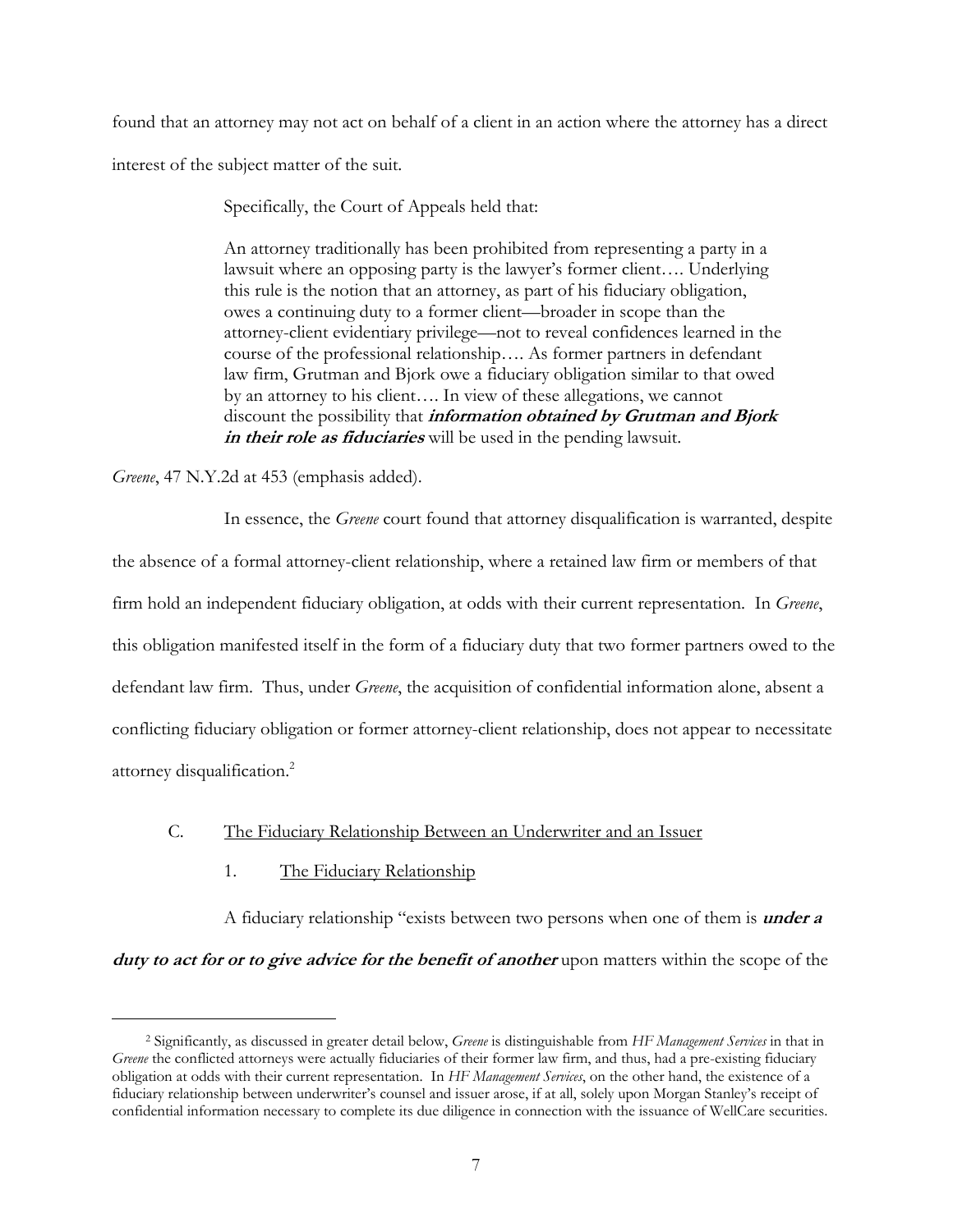relation." Restatement [Second] of Torts § 874, Comment *a* (emphasis added). *See also HF Management Services,* 818 N.Y.S.2d at 42; *EBC I Inc. v. Goldman, Sachs & Co.*, 5 N.Y.3d 11, 19, 799 N.Y.S.2d 170, 175, 832 N.E.2d 28, 31 (2005).

Moreover, a fiduciary relationship generally does not arise between parties that are involved in arm's length transactions. *See Northeast Gen. Corp. v. Wellington Adv.*, 82 N.Y.2d 158, 162 (1993) ("'many forms of conduct permissible in a workaday world for those acting at arm's length, are forbidden to those bound by fiduciary ties…. If the parties find themselves or place themselves in the milieu of the "workaday" mundane marketplace, and if they do not create their own relationship of higher trust, courts should not ordinarily transport them to the higher realm of relationship and fashion the stricter duty for them."); *EBC I*, 5 N.Y.3d at 19 (a fiduciary relationship, "necessarily fact specific, is grounded in a higher level of trust than normally present in the marketplace between those involved in arm's length business transactions").

# 2. New York Has Long Recognized the Non-Fiduciary Nature of the Underwriter - Issuer Relationship

Generally, New York courts have recognized that "an underwriting contract does not create a fiduciary duty between the underwriter and the issuer." *Blue Grass Partners v. Bruns, Nordeman, Ra & Co.*, 75 A.D.2d 791, 791, 428 N.Y.S.2d 254, 255 (1st Dep't 1980) (court noted the lower court's finding that "an underwriter, in a best efforts underwriting, owes no fiduciary duty to an issuer" with respect to the sale of assets it acquired from the issuer to the public).

Other jurisdictions applying New York law have also recognized that an underwriting contract does not generally give rise to a fiduciary relationship between underwriter and issuer. For instance, in *Breakaway Solutions v. Morgan Stanley & Co.*, 2004 Del. Ch. LEXIS 125, \*51 (2004), the court found that "[a] fiduciary duty is an example of a duty which 'must be separate and beyond any contractual duties. A fiduciary relationship may exist where one party reposes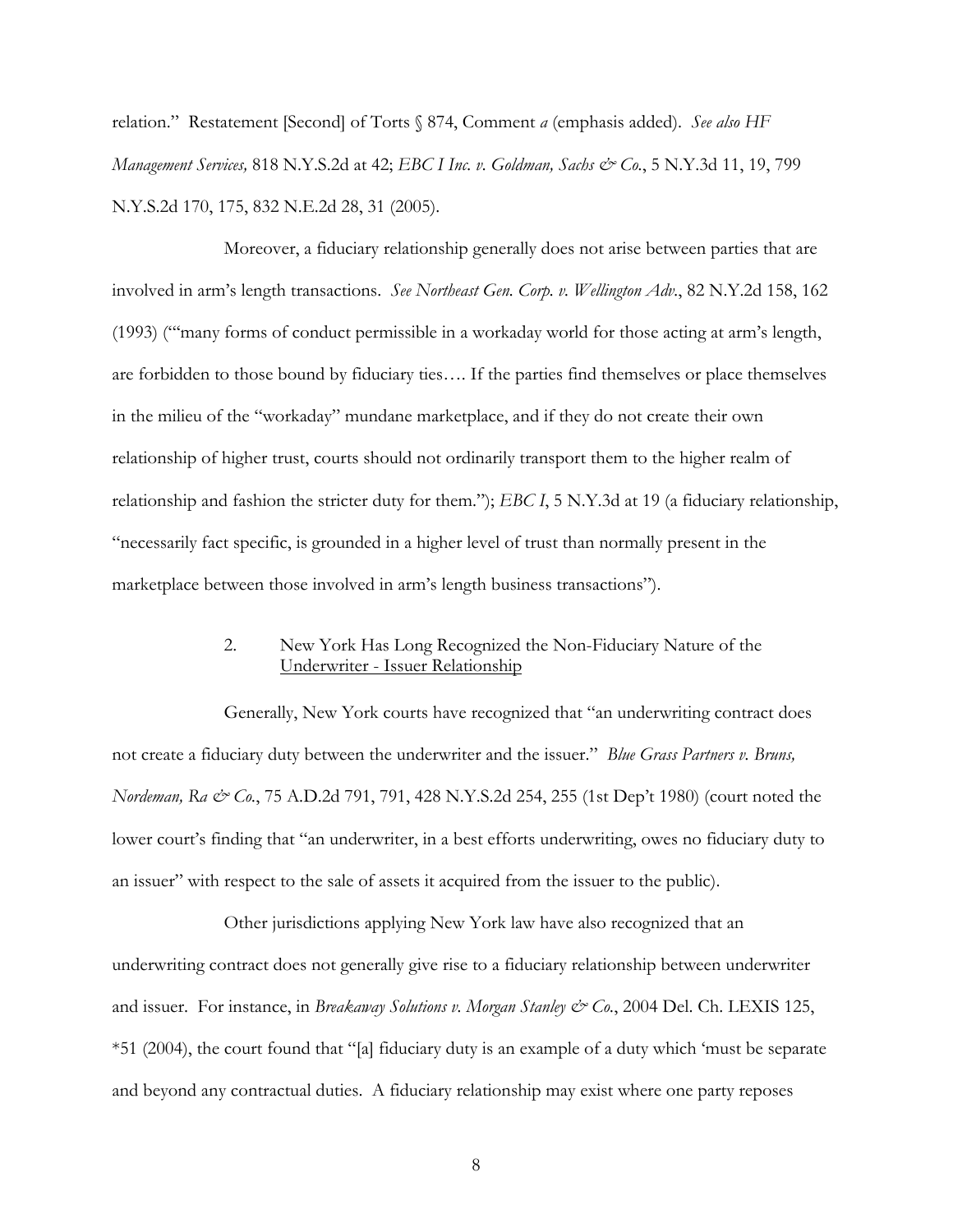confidence in another and reasonably relies on the other's superior expertise or knowledge, but an arms-length business relationship does not give rise to a fiduciary obligation.'" (citation omitted). The *Breakaway Solutions* court found that to allege a fiduciary obligation between underwriter and issuer a complaint must set forth "allegations showing a pre-existing relationship between plaintiff and defendant that justified the alleged trust the former placed in the latter in setting the price of its shares." *Id.* at \*53.

# 3. The Pre-Existing Relationship Exception

The New York Court of Appeals has recently emphasized the non-fiduciary nature of the relationship between an underwriter and an issuer. In *EBC I*, the court described the relationship between an underwriter and an issuer, in connection with an initial public offering, as essentially one between a buyer and a seller "whereby the 'issuer' – or company seeking to issue the security – sells an entire allotment of shares to an investment firm who purchases the shares with a view to sell them to the public." *EBC I,* 5 N.Y.3d at 16. The court found that this contractual relationship alone does not give rise to any fiduciary obligations. *Id.* at 20.

However, the *EBC I* court did find that in limited situations, where a pre-existing relationship created independent of the underwriting contract is alleged, an underwriter may have a fiduciary obligation to an issuer. For example, in *EBC I* the issuer had hired Goldman Sachs, its lead managing underwriter with respect to an initial public offering, for its "knowledge and expertise to advise it as to a fair IPO price… with [the issuer's] best interest in mind." *Id.* at 20. Focusing exclusively upon these specific and independently agreed upon terms, the court found that under these circumstances the "parties are alleged to have created their own relationship of higher trust beyond that which arises from the underwriting agreement alone…." *Id.* at 22.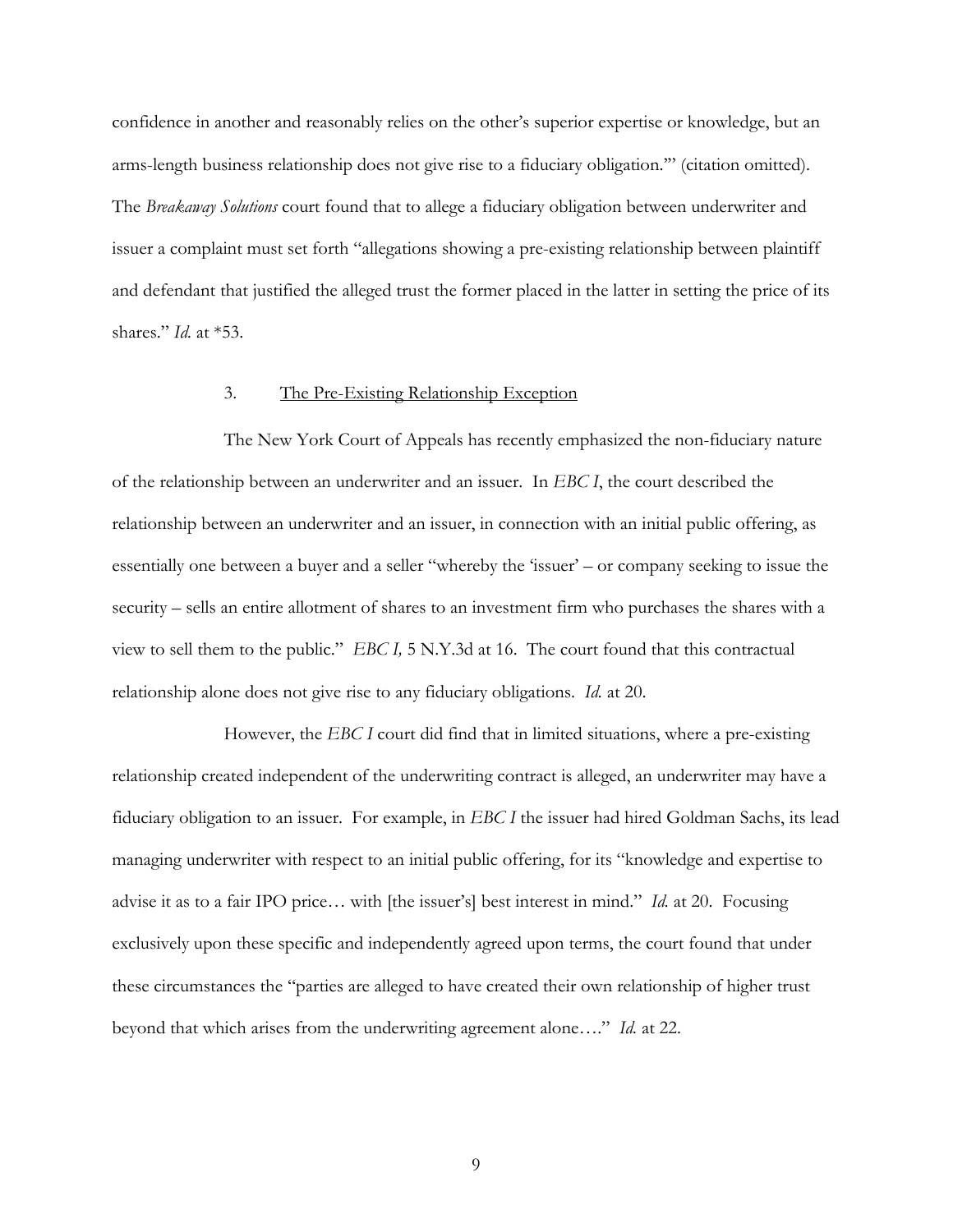Highlighting that the typical underwriter - issuer relationship does not give rise to a fiduciary obligation, the Court of Appeals stated, "[w]e stress, however, that the fiduciary duty we recognize is limited to the underwriter's role as advisor. We do not suggest that underwriters are fiduciaries when they are engaged in activities other than rendering expert advice." *Id.* at 21-22.

### 4. Federal Securities Laws

 $\overline{a}$ 

Statutorily imposed duties of an underwriter to an issuer's investors, under the Federal securities laws, further support the non-fiduciary nature of the underwriter - issuer relationship. Specifically, pursuant to the Securities Act of 1933, 15 U.S.C. §§ 77 *et seq.*, an underwriter bears the responsibility to prepare a registration statement that provides full and adequate information to investors with respect to the issuer of a particular security and the distribution of those securities. *See* 15 U.S.C. § 77g (stating, in relevant part, that any registration statement shall contain information and documents "necessary or appropriate in the public interest or for the protection of investors.") Thus, as stated by the majority in *HF Management Services*, "not only is a fiduciary aspect absent from the majority of underwriting relationships, such relationships are better characterized as adversarial since the statutorily-imposed duty of underwriters is to investors." *HF Management Services,* 818 N.Y.S.2d at 43.3

# 5. An Underwriter May Not Profit From Corporate Information Gained in Its Capacity as Underwriter

As noted by the majority in *HF Management Services*, "the motion court established Morgan Stanley's fiduciary obligation as arising from the principle that an underwriter 'may not profit from corporate information gained in its capacity as underwriter.' In so doing, [the motion

<sup>3</sup> The court in *HF Management Services* also notes that "the creation of a fiduciary duty from underwriter's counsel to the issuer of securities makes no sense under the federal securities laws," since the due diligence defense afforded to an underwriter, pursuant to Section 11 of the Securities Act, against liability for material misstatements in the registration statement, is not available to the issuer of the securities. *HF Management Services,* 818 N.Y.S.2d at 44. "Consequently…, there is 'no conceivable basis for any conclusion that the due diligence is being performed for the issuer's benefit.'" *Id.*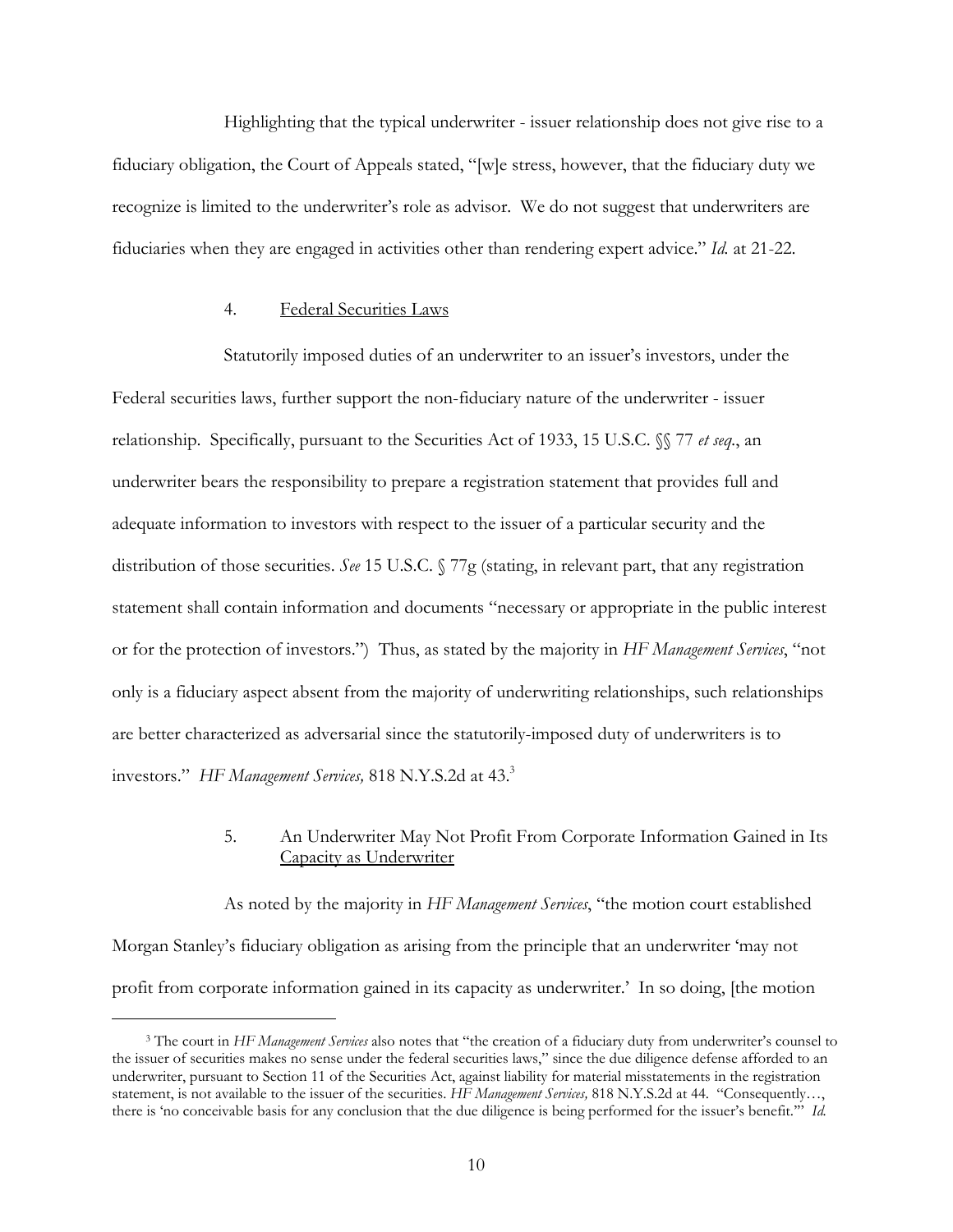court] mistakenly relied on case law like *Frigitemp Corp. v. Fin. Dynamics Fund, Inc.*, 524 F.2d 275, 279 (1975), that allow a characterization of underwriters as fiduciaries of corporations **primarily in situations involving confidential, insider information used for profit or benefit prior to an** 

**IPO.**" *HF Management Services,* 818 N.Y.S.2d at 43 n.1. (emphasis added). *See Dirks v. Sec. Exch. Comm.*, 463 U.S. 646, 655 n.14 (1983) ("[u]nder certain circumstances, such as where corporate information is revealed legitimately to an underwriter, accountant, lawyer, or consultant working for the corporation, these outsiders may become fiduciaries of the shareholders. The basis for recognizing this fiduciary duty is not simply that such persons acquired nonpublic corporate information, but rather that they have entered into a special confidential relationship in the conduct of the business of the enterprise and are given access to the information solely for corporate purposes…. When such a person breaches his fiduciary relationship, he may be treated more as a tipper than a tippee").

While the majority in *HF Management Services* rejects the motion court's reliance on case law such as *Frigitemp* and *Dirks*, the dissent appears to embrace these cases in finding that an independent fiduciary obligation arises upon receipt of confidential information by an underwriter. Specifically, the dissent, in agreement with the motion court, explains that a fiduciary "relationship did exist between Morgan Stanley and WellCare, at least to the extent that Morgan Stanley was bound to preserve from adverse use against WellCare in other contexts confidential information elicited from it to facilitate the underwriter's due diligence." *HF Management Services,* 818 N.Y.S.2d at 45.

#### D. Attorney Disclosure of Confidences and Secrets

1. Code of Professional Responsibility DR 4-101 (22 NYCRR 1200.19)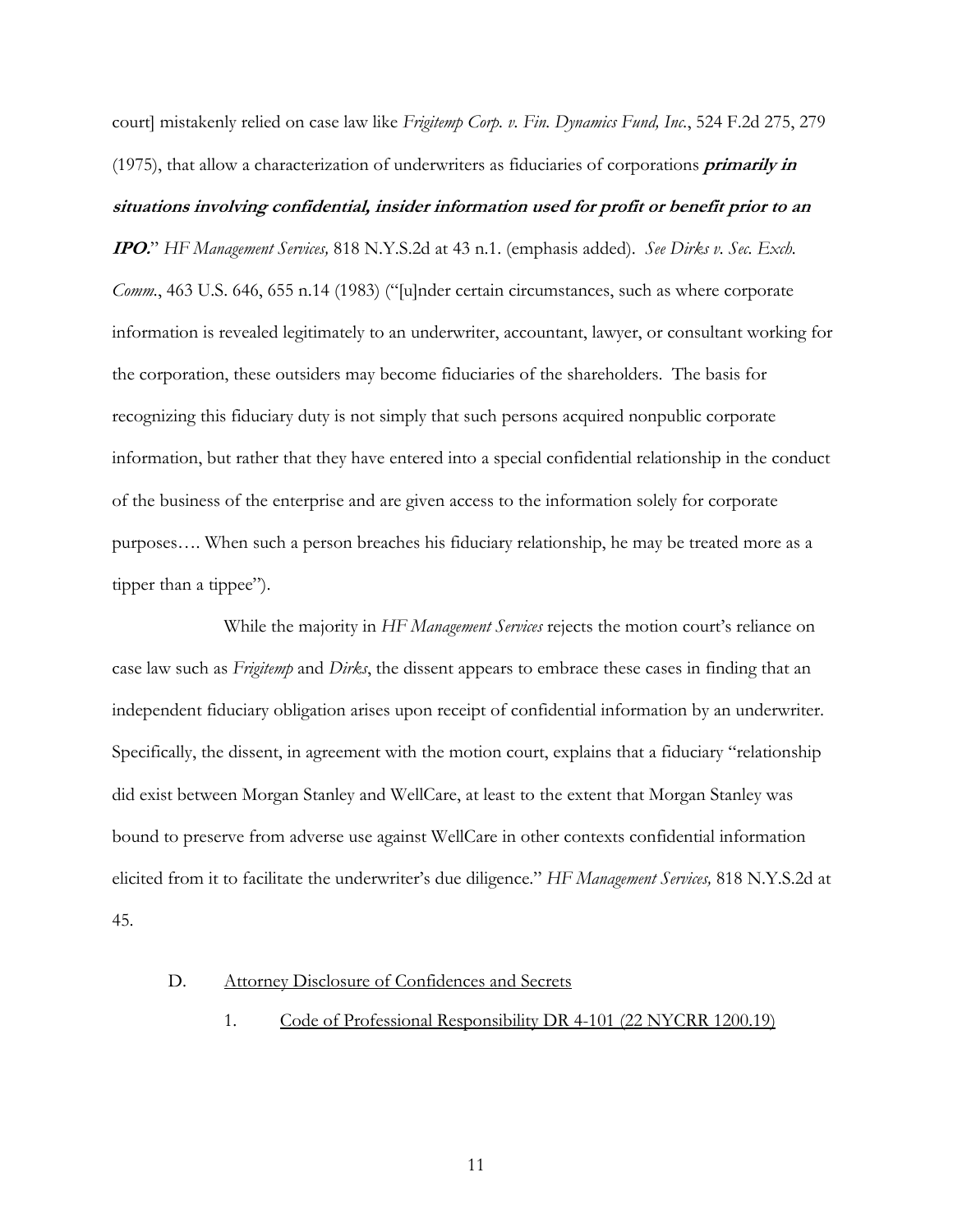Canon 4 of The Lawyer's Code of Professional Responsibility generally prohibits a

lawyer from revealing a client's confidences and secrets. Similarly, Code of Professional

Responsibility DR 4-101 (22 NYCRR 1200.19) states in relevant part:

(a) Confidence refers to information protected by the attorney-client privilege under applicable law, and secret refers to other information gained in the professional relationship **that the client has requested be held inviolate or the disclosure of which would be embarrassing or would be likely to be detrimental to the client.**

(b) Except when permitted under section 1200.19(c) of this Part, a lawyer shall not knowingly:

(1) reveal a confidence or secret **of a client**;

(2) use a confidence or secret **of a client** to the disadvantage of the client; and

(3) use a confidence or secret **of a client** for the advantage of the lawyer or of a third person, unless the client consents after full disclosure.

(c) A lawyer may reveal:

(1) Confidences or secrets with the consent of the client or clients affected, but only after a full disclosure to them. (2) **Confidences or secrets when permitted under disciplinary rules or required by law or court order**….

(d) A lawyer shall exercise reasonable care to prevent his or her employees, associates, and others whose services are utilized by the lawyer from disclosing or using confidences or secrets of a client, except that a lawyer may reveal the information allowed by subdivision (c) of this section through an employee.

(emphasis added).

As demonstrated by the emphasized portions of the text above, DR 4-101 (22

NYCRR 1200.19) is intended to protect the confidences and secrets of a client, not those of a third

party. This distinction is significant to the *HF Management Services* action in that EBG was hired

specifically as Morgan Stanley's counsel, and not as counsel to WellCare. Thus, based upon the text

of DR 4-101 (22 NYCRR 1200.19), EBG would be under no obligation to refrain from revealing

confidential information provided by WellCare to Morgan Stanley, and in turn to EBG.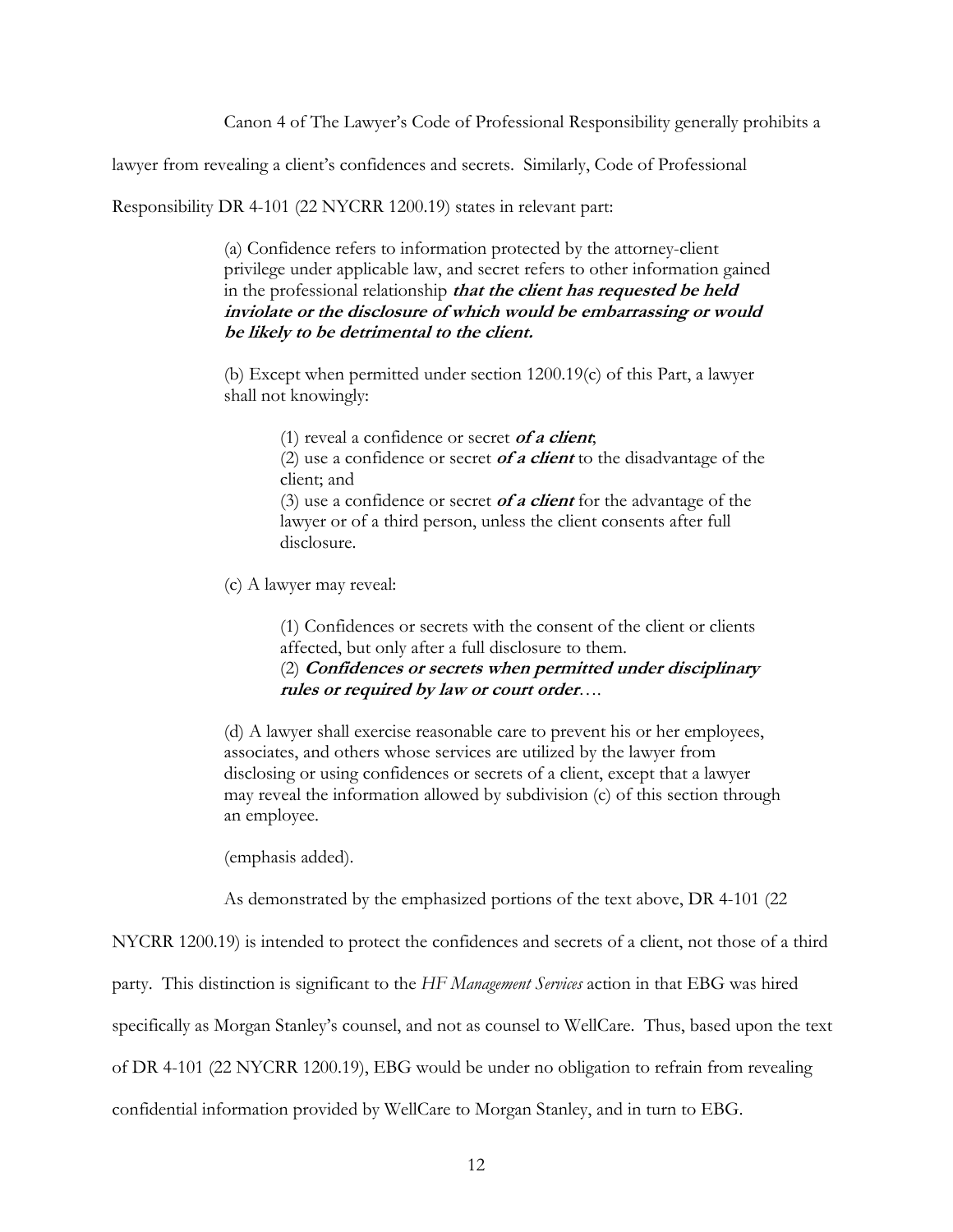2. A Confidentiality Obligation May Not Attach to Information Provided for the Purpose of Preparing Public Documents in Connection With a Security Issuance

Even if it is assumed that underwriter's counsel owed a fiduciary obligation to an issuer, a confidentiality obligation would likely not attach to the information obtained in the due diligence process, as such information is generally provided in order to prepare public documents which are not intended to be confidential, including the registration statement and the prospectus.

For instance, in *John Doe Corp. v. United States*, 675 F.2d 482 (2nd Cir. 1982),

defendant argued that the prior disclosure of a particular document to its underwriter's counsel should not waive defendant's attorney-client privilege with respect to the document. Rejecting defendant's argument, the court held that the privilege of confidentiality was lost after selective disclosure to underwriter's counsel for a beneficial purpose, *i.e.,* a securities offering, and not for the purpose of legal advice. Specifically, the Second Circuit held that "[o]nce materials are utilized in that disclosure, they become representations to third parties by the corporation. The fact that they were originally compiled by attorneys is irrelevant because they are serving a purpose other than the seeking and rendering of legal advice." *Id.* at 489.

Moreover, information provided by an issuer to underwriter's counsel is generally not exchanged under circumstances that give the issuer a right to believe counsel would respect its confidences, since among other reasons, an underwriter bears the responsibility to prepare a registration statement that provides full and adequate information to investors with respect to the issuer. *See Cutner & Assocs. P.C. v. Kanbar*, 300 A.D.2d 157, 751 N.Y.S.2d 733 (1st Dep't 2002) (motion for disqualification of defendant's counsel was properly denied, where among other factors, law firm did not receive confidential information under circumstances in which client had the right to believe that the law firm would respect such confidences).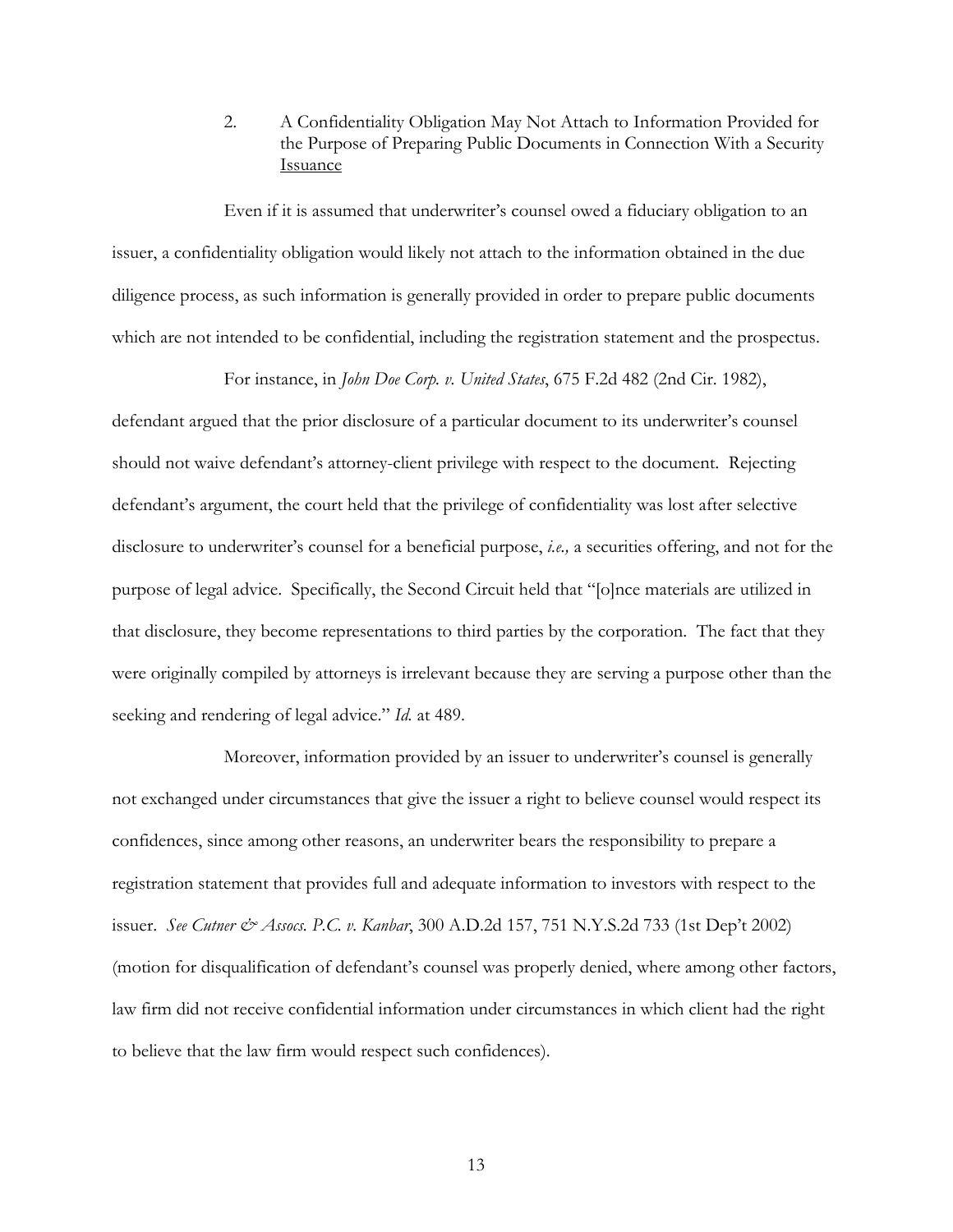# IV. **EBG's Fiduciary Obligation to WellCare and the Resulting Need For Disqualification**

A. Majority's Focus – The Existence of An Independent Fiduciary Relationship Prior to the Exchange of Confidential Information Between Issuer and Underwriter's Counsel

As the majority in *HF Management Services* notes and as the case law above demonstrates, "New York law … essentially does not recognize the existence of a fiduciary obligation that is based solely on the relationship between an underwriter and issuer." *HF Management Services*, 818 N.Y.S.2d at 42. Therefore, as an initial matter, the majority appears to have appropriately determined that Morgan Stanley, as WellCare's underwriter, did not owe a fiduciary duty to WellCare solely based upon the underwriting agreement between the parties. In turn, the absence of any fiduciary obligation between Morgan Stanley and WellCare, based exclusively on the traditional underwriting agreement entered into by the parties, relieves EBG of any fiduciary obligation to the issuer.

However, as recognized in *EBC I*, a fiduciary obligation may arise between issuer and underwriter where there is a pre-existing relationship created independently and apart from the contractual one. *EBC I*, 5 N.Y.3d at 20. An example of such a pre-existing relationship can be taken from the *EBC I* case itself, in which the issuer had hired Goldman Sachs, the lead managing underwriter, to specifically "advise it as to a fair IPO price… with eToys' best interest in mind." *Id.* In *HF Management Services*, the record does not suggest that the relationship between Morgan Stanley and WellCare was anything other than the typical contractual relationship dictated by a traditional underwriting agreement. In fact, not only were both parties counseled separately, but the underwriting agreement specifically set forth that EBG's role was as "special regulatory counsel for the underwriters." Thus, as the majority aptly found "there is no indication or suggestion that Morgan and WellCare enjoyed any type of pre-existing relationship, or that Morgan acted as an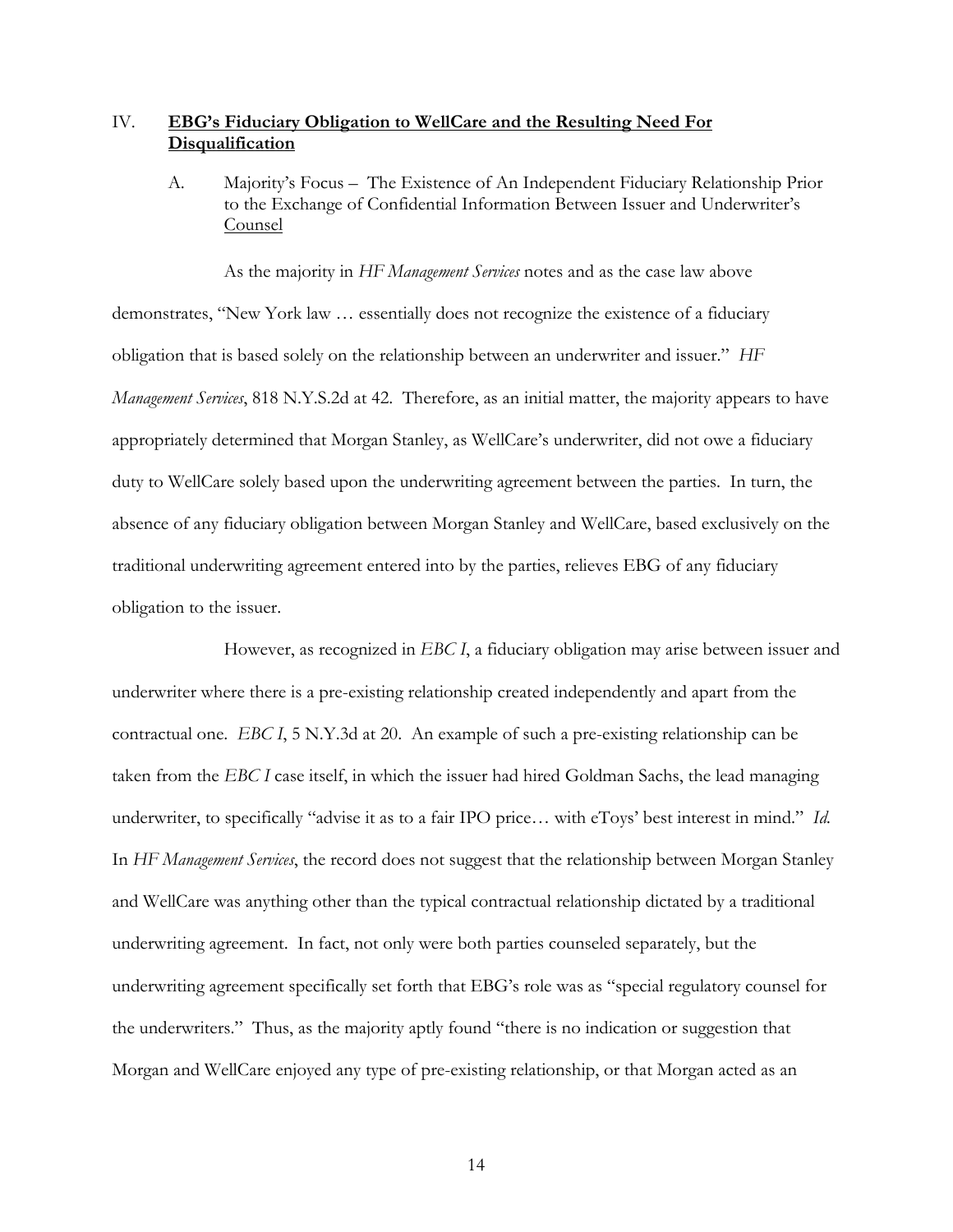"expert advisor on market conditions." *HF Management Services*, 818 N.Y.S.2d at 43. Further, unlike the dissent, as discussed below, the majority did not find that a fiduciary obligation arose between EBG and WellCare at the point in time that confidential information was made available to Morgan Stanley in order to complete its due diligence.

# B. Dissent's Focus - Fiduciary Relationship Arising From The Receipt of Confidential Information Itself

As noted above, the dissent focuses almost exclusively upon the lower court's finding that "the crux of disqualification is not the attorney-client relationship itself, but the fiduciary relationship that results from it." *Id*. at 45. In so doing, the dissent pays little attention to the fact that case law and federal statutes explicitly rebut the existence of a fiduciary relationship between underwriter and issuer, absent certain exceptions that do not appear to exist in *HF Management Services*. In fact, the dissent specifically asserts that "[w]hether or not Morgan Stanley, as underwriter, was a fiduciary in the limited sense that Goldman Sachs was found to be in *EBC I*," should not be determinative of the fiduciary duty owed by Morgan Stanley to WellCare. *Id.* Rather, the dissent finds that a fiduciary relationship arises not out of an existing relationship between Morgan Stanley and WellCare, but due to the fact that "EBG obtained 'secret' information from WellCare within the meaning of Code of Professional Responsibility DR 4-101 (22 NYCRR 1200.19), to which it would not otherwise have been privy." *Id.* at 45-46. However, this view tends to conflict with the specific authorities the dissent relies upon.

First, in reliance on *Greene*, the dissent asserts that "EBG's disqualification was proper since it obtained confidential information in the due diligence process within the context of a fiduciary relationship," notwithstanding the lack of a formal attorney-client relationship. As noted above, the majority in *HF Management Services* also recognized that disqualification may be appropriate despite the absence of an attorney-client relationship. *Id.* at 45. However, in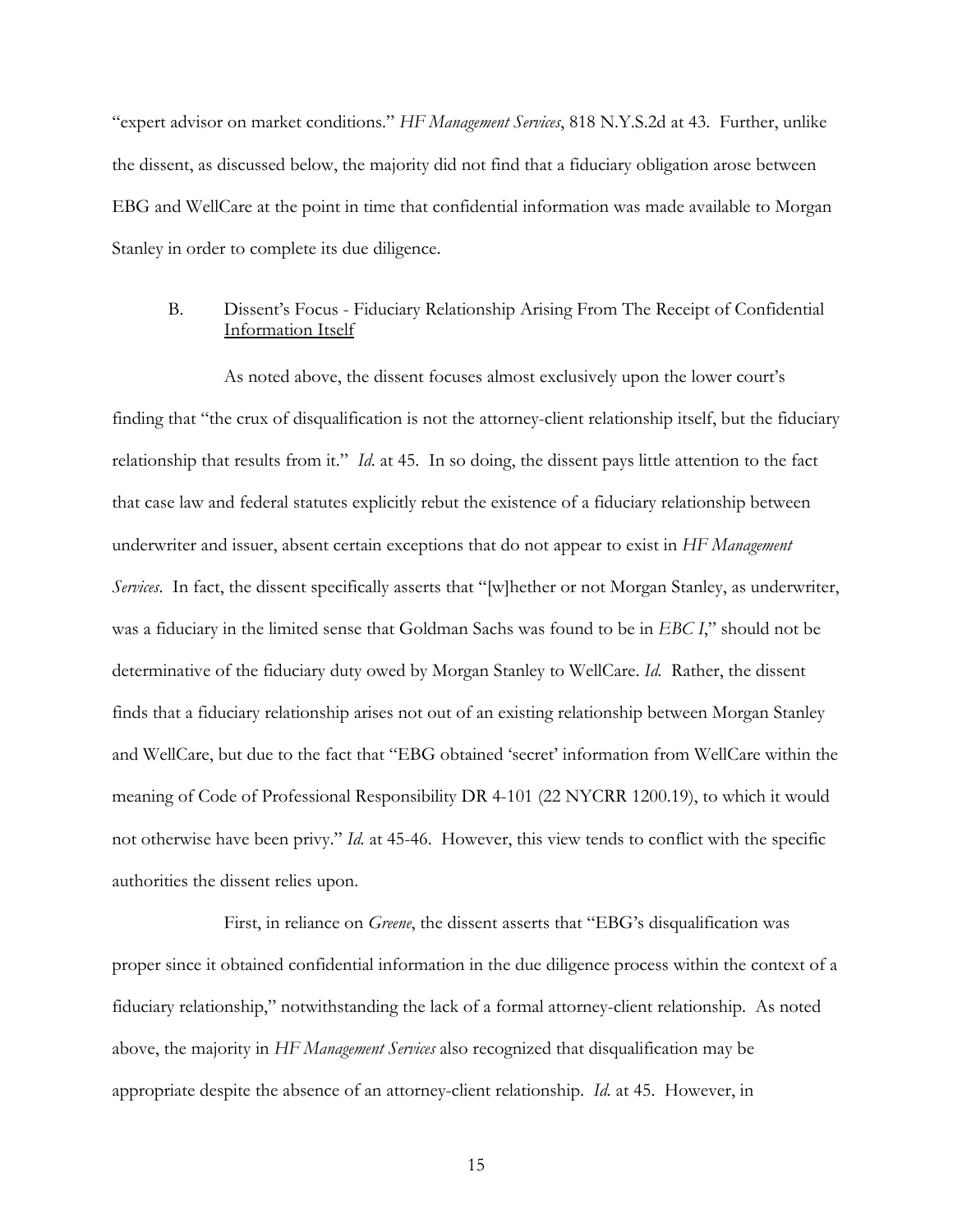determining that a fiduciary relationship did not exist between Morgan Stanley and WellCare, the majority found that disqualification was not appropriate in the *HF Management Services* action. The dissent, in finding that disqualification is appropriate, does not focus on the relationship between Morgan Stanley and WellCare, but rather on the fiduciary relationship that arose strictly based upon the receipt of confidential information by Morgan Stanley and EBG from WellCare. However, the *Greene* decision does not appear to support disqualification on this basis.

Rather, the majority's holding in *Greene* tends to support the position that absent an existing fiduciary relationship or obligation **at the time confidences were obtained**, disqualification would not be appropriate. In fact, crucial to the opinion in *Greene* was the court's finding that "[a]s former partners in defendant law firm, Grutman and Bjork **owe a fiduciary**  *obligation similar to that owed by an attorney to his client*…. In view of these allegations, we cannot discount the possibility that **information obtained by Grutman and Bjork in their role as fiduciaries** will be used in the pending lawsuit." *Greene*, 47 N.Y.2d at 453 (emphasis added). What appears to be missing in *HF Management Services* is a fiduciary obligation that existed independent of the fact that Morgan Stanley and EBG obtained confidential information in the due diligence process, that they would not have otherwise been privy to. In *Greene*, for example, the existing obligation arose from the fiduciary duty that two former partners owed to their former law firm. Thus, under *Greene*, the acquisition of confidential information alone, absent an independent and existing fiduciary obligation or formal attorney-client relationship, does not appear to necessitate attorney disqualification.

Additionally, the dissent relies upon Code of Professional Responsibility DR 4-101 (22 NYCRR 1200.19), in finding that "even if it was not a fiduciary as found in the context of *EBC I*, at the very least, EBG owed WellCare a fiduciary or special obligation not to disclose to anyone other than Morgan Stanley the "secret" information obtained by it in the course of rendering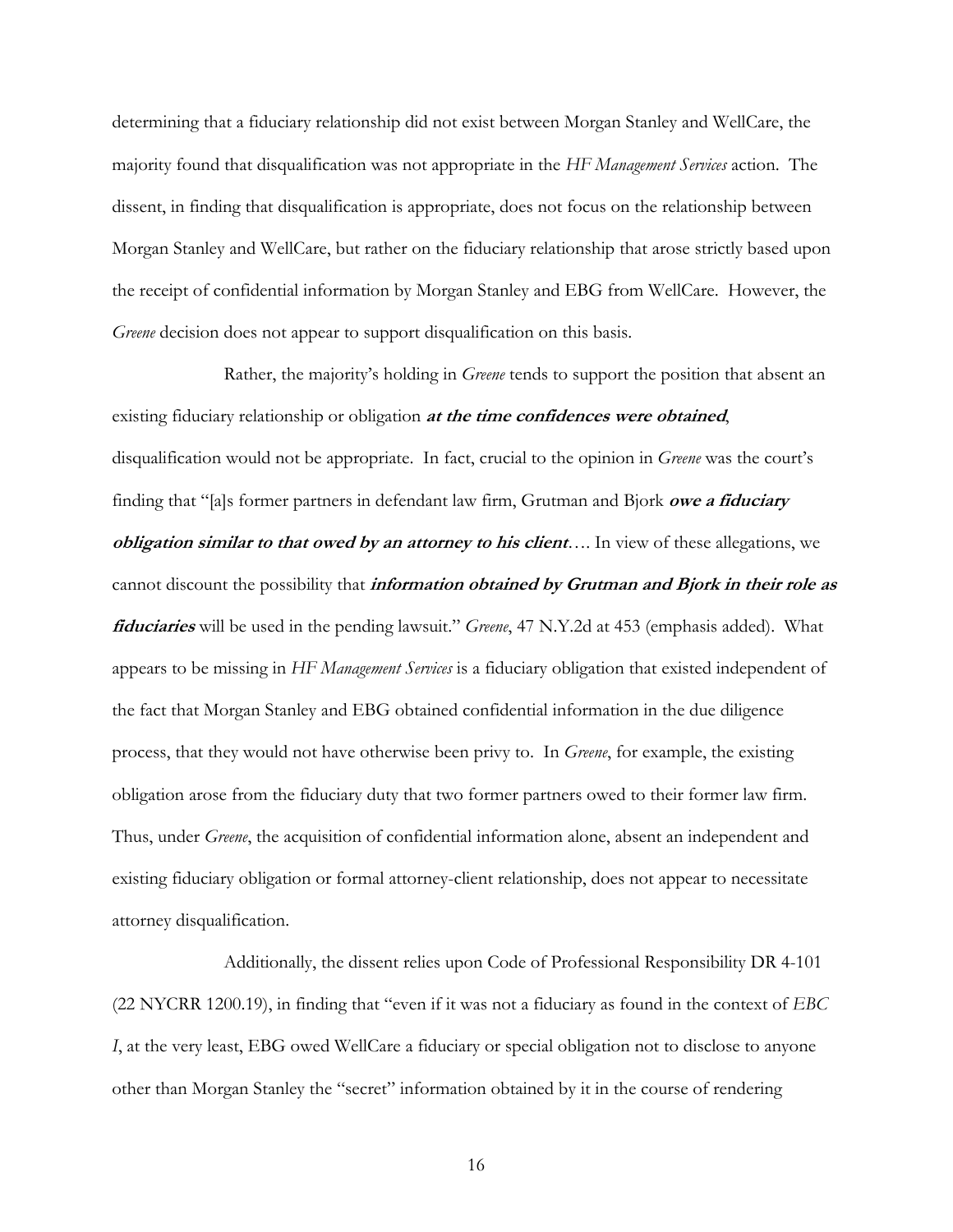professional services to Morgan Stanley, so that Morgan Stanley could use it for the purposes for which EBG was retained." However, as noted above, DR 4-101 (22 NYCRR 1200.19) explicitly pertains only to *client* "confidences" and "secrets," and thus, the dissent seems to stretch the scope of the rule by including under its reach, information obtained from third parties or non-clients.<sup>4</sup>

Moreover, there is no expectation of confidentiality in an IPO setting. As discussed above, the expectation is that an underwriter will publicly disclose, by way of a registration statement and prospectus, the information the underwriter and its counsel obtain in performing their due diligence.

The preceding analysis demonstrates that the dissent's position is not sufficiently supported by case law and legal authority, and thus, this report adopts the majority's position. Additionally, an analysis of the policy considerations set forth below also weighs in favor of adopting the majority opinion. However, as discussed in detail below, there is at least one policy consideration that tends to support the dissent's view.

### V. **Policy Considerations**

 $\overline{a}$ 

The *HF Management Services* action presents for resolution "the potentially difficult problem of balancing the interests of a client [*i.e.*, HF Management Services] desirous of retaining an attorney of [its] personal choice and preference against the interests of the opposing litigant to be free from the risks of opposition by a lawyer once privy to that litigant's confidences." *Greene*, 47 N.Y.2d at 454. The following policy considerations are factors that assist in balancing these interests.

<sup>4</sup> Further, the dissent does not address the motion court's misplaced reliance on case law such as *Frigitemp* and *Dirks*. As discussed above, those cases deem an underwriter to be a fiduciary in the limited sense that the receipt of confidential insider information may not be used by the underwriter *for profit or benefit prior to an IPO*. However, *HF Management Services* presents no facts demonstrating that EBG used the confidential information it obtained in the due diligence process to improperly benefit from trading in EBG securities.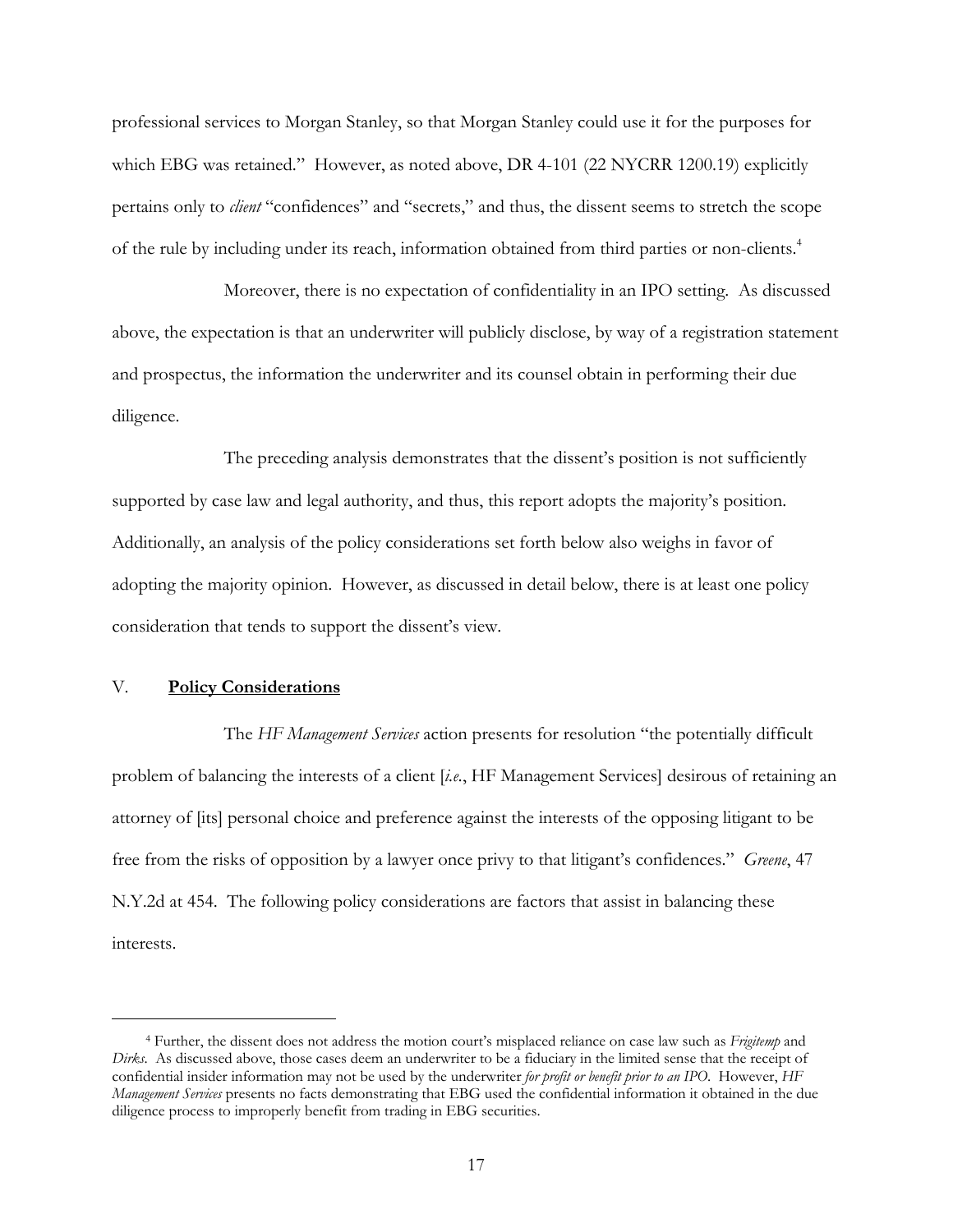A. Policy Considerations that Militate Against Disqualification and the Finding of a Fiduciary Obligation Between Underwriter's Counsel and Issuer

If the *HF Management Services* court were to find that an underwriter's due diligence counsel owed a fiduciary duty to an issuer, who in essence is a non-client, law firms would likely be faced with a significant rise in attorney conflicts, which in turn, would lead to a rise in attorney disqualifications. The direct consequence of an increase in disqualifying events would be the additional limitations placed on a client's freedom to select the law firm of his, her or its choice. Another negative effect of this trend would be to place an additional burden upon attorneys and law firms to monitor traditional conflicts with respect to their actual clients, as well as potential conflicts with respect to all third party and non-client entities from whom the law firm had obtained "confidential" or "secret" information. In the IPO context, this policy concern is bolstered by the fact that an issuer has no expectation of confidentiality when providing documentation to underwriter's due diligence counsel. Additionally, by expanding the fiduciary obligation of counsel to non-clients, law firms and attorneys will be faced with the very real and potentially significant risk of additional liability.

Finally, because security offerings and the related due diligence process around such offerings involve arm's length transactions between highly sophisticated parties, as noted in the case law above, an issuer should be expected to protect itself through limited confidentiality agreements in the event concerns arise that confidences obtained (in the due diligence process) may be used against it at a later point in time.

# B. Policy Considerations Supporting Disqualification

While legal authority generally supports the position that underwriter's due diligence counsel does not owe a fiduciary duty to an issuer, and thus, disqualification is not warranted on that ground alone, there is at least one policy consideration that would support a different result. Putting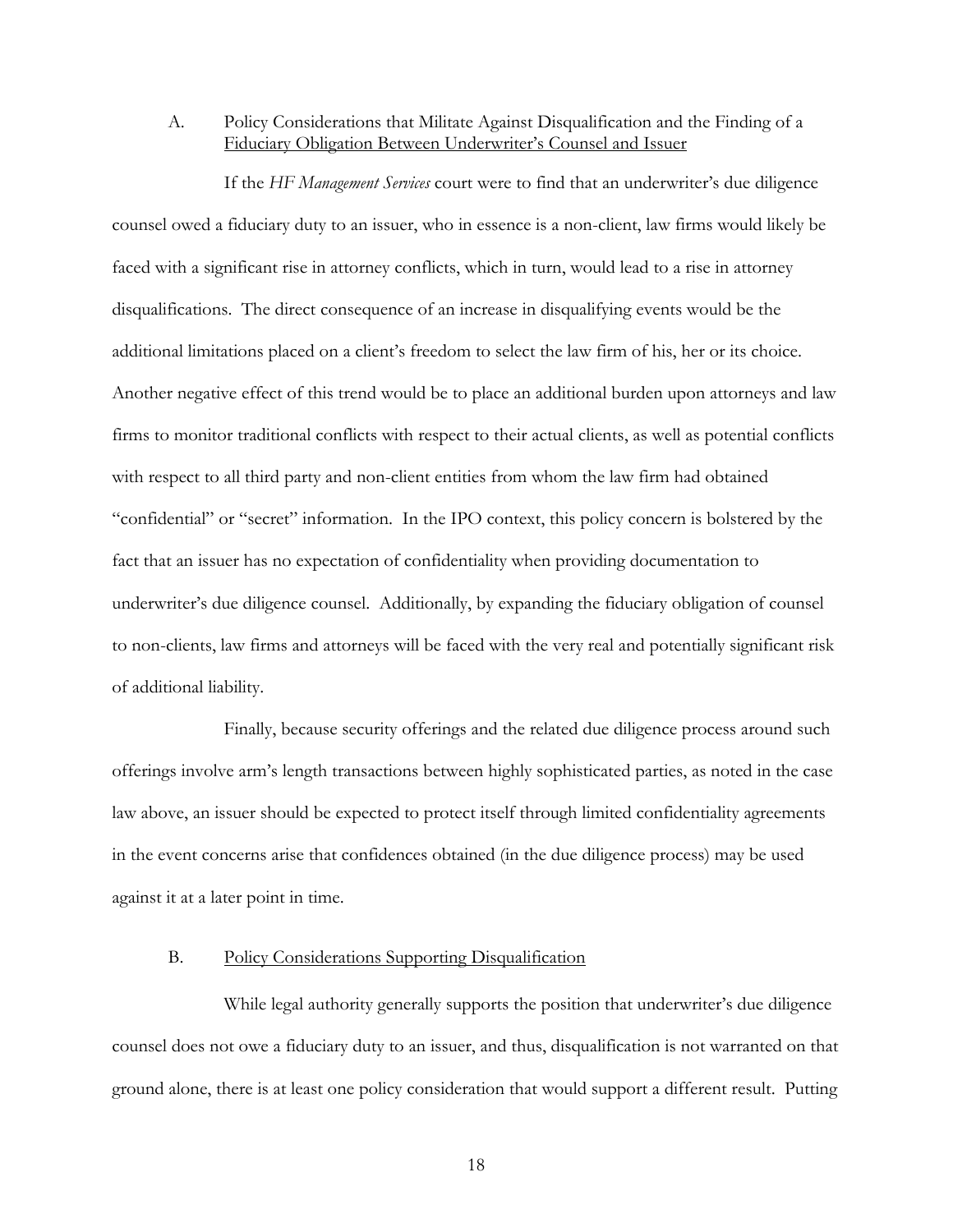aside the issues of fiduciary obligation and the disclosure of client "confidences" and "secrets," it is important to consider that in the context of a security offering, an issuer, in order to facilitate the issuance of its securities, openly provides underwriter's counsel with nearly unfettered access to confidential corporate information, which would not have been accessible, but for the due diligence process. If courts then allow "advantaged" law firms to use the confidences and secrets as weapons against an issuer, who openly provided the information in the first place, clients will actively and deliberately seek and retain those law firms privy to the confidential information. This phenomenon, while not necessarily illegal, tends to foster an unethical attorney selection process which could ultimately give rise to a loss of faith in the legal profession.

Canon 9 of the Code of Professional Responsibility supports this view. Specifically, Ethical Consideration 9-1 provides that "Continuation of the American concept that we are to be governed by rules of law requires that the people have faith that justice can be obtained though our legal system. A lawyer should promote public confidence in our system and in the legal profession." Moreover, Ethical Consideration 9-6 states that:

> Every lawyer owes a solemn duty to uphold the integrity and honor of his profession: to encourage respect for the law and for the courts and the judges thereof; to observe the Code of Professional Responsibility; to act as a member of a learned profession, one dedicated to public service; to cooperate with his brother lawyers in supporting the organized bar through the devoting of his time, efforts, and financial support as his professional standing and ability reasonably permit; to conduct himself so as to reflect credit on the legal profession and to inspire the confidence, respect, and trust of his clients and of the public; and to strive to avoid not only professional impropriety but also the appearance of impropriety.

Interestingly, the concurrence in *Greene* embraced similar considerations in finding that attorney disqualification was appropriate in that case. *Greene*, 47 N.Y.2d at 454. In fact, the *Greene* concurrence specifically noted that it reached its conclusion "without reliance on obligations which attach when there is an attorney-client relationship." *Id.* Specifically, the *Greene* concurrence explained, in relevant part, that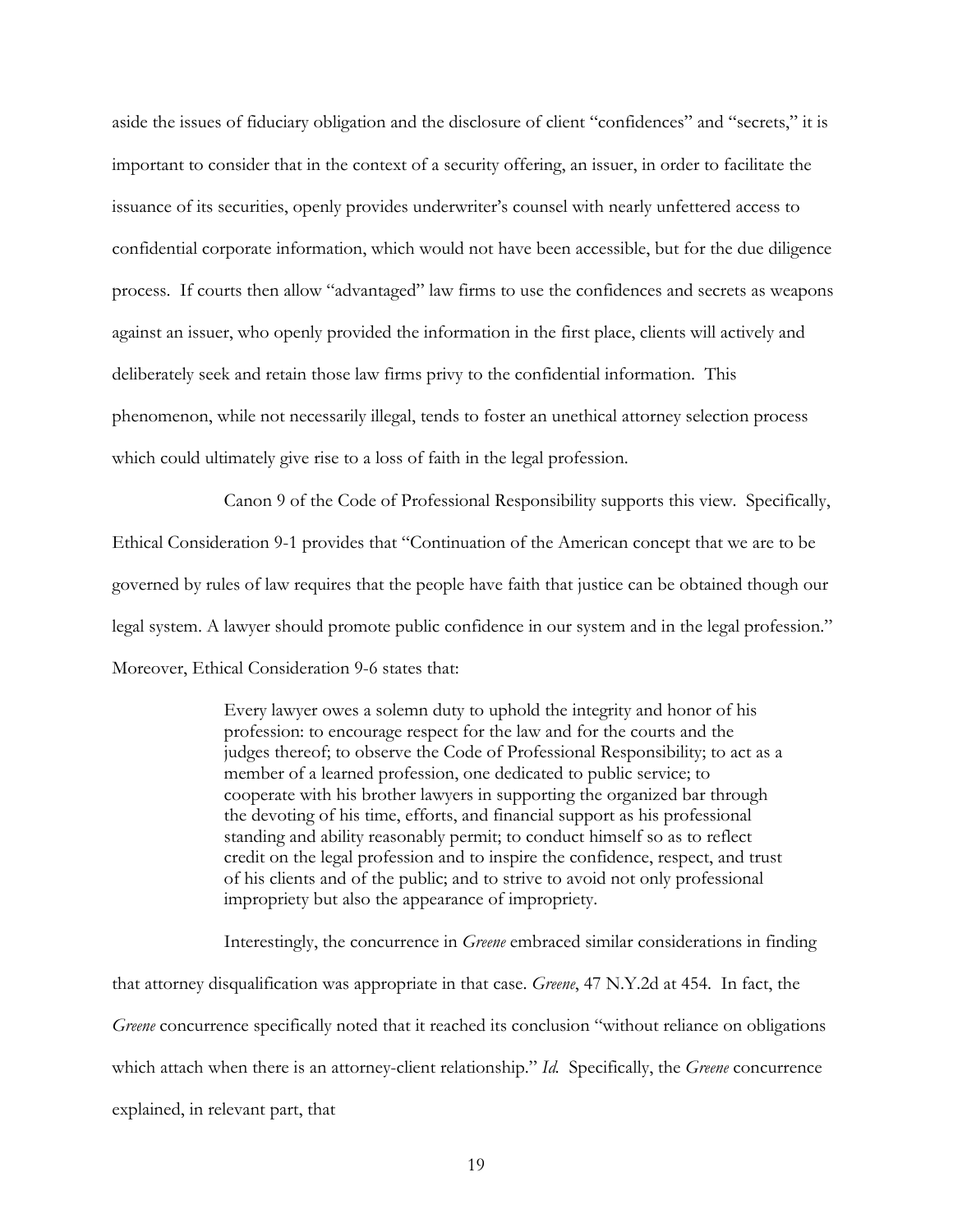The focus…, must be on the right of defendants in the lawsuit brought against them by Mrs. Greene not to have her represented by a law firm which includes, or until very recently did include, two lawyers who were members of the defendant law firm and allegedly privy to its affairs at the time of the transactions which form the basis of Mrs. Greene's claims…. To permit another law firm with which Grutman and Bjork subsequently became affiliated to represent Mrs. Greene in her lawsuit against their former firm **would be inappropriate**, at least when there is tendered no special reason why Mrs. Greene selected the Eaton, Van Winkle firm over others to represent her. The information and any documents and records which Bjork and Grutman might have acquired while in the inner councils of defendants' affairs should not be made available to Mrs. Greene other than by discovery or on trial in the action. From the perspective of defendants they are entitled to be protected from having their adversary represented by an attorney who was directly or indirectly an inside participant on their side of the transactions on which the lawsuit is based.

\* \* \* \*

From the opposing point of view of Mrs. Greene, the client, it may surely be said that, absent any countervailing considerations, she should be entitled to an attorney or law firm of her preferential choice. In this instance, however, the substantive rights of defendants do countervail and must be held sufficient to require Mrs. Greene to seek legal representation elsewhere. Conceivably the result might be different with recourse had to other means adequately to protect the legitimate rights of defendants not to have one of their former members sit in the councils of the enemy if there were special reasons, such as prior association, personal confidence or relationship, or singular experience and competence, supporting the client's initial desire to be represented by the particular law firm or lawyer.

#### *Id.* at 454-55.

In *HF Management Services*, as in *Greene*, defendant is faced with the predicament of

having openly provided "confidential" information to an attorney, which is now at risk of being used against the defendant in a separate legal proceeding. Notwithstanding that the attorney in *HF Management Services*, EBG, likely did not owe a fiduciary duty to WellCare, disqualification may nonetheless be warranted considering that: 1) EBG was privy to confidential information regarding WellCare that would not have been available to HF Management other than through eventual discovery, and 2) there is no "special reason" why HF Management selected EBG over others to represent it in an action against WellCare.